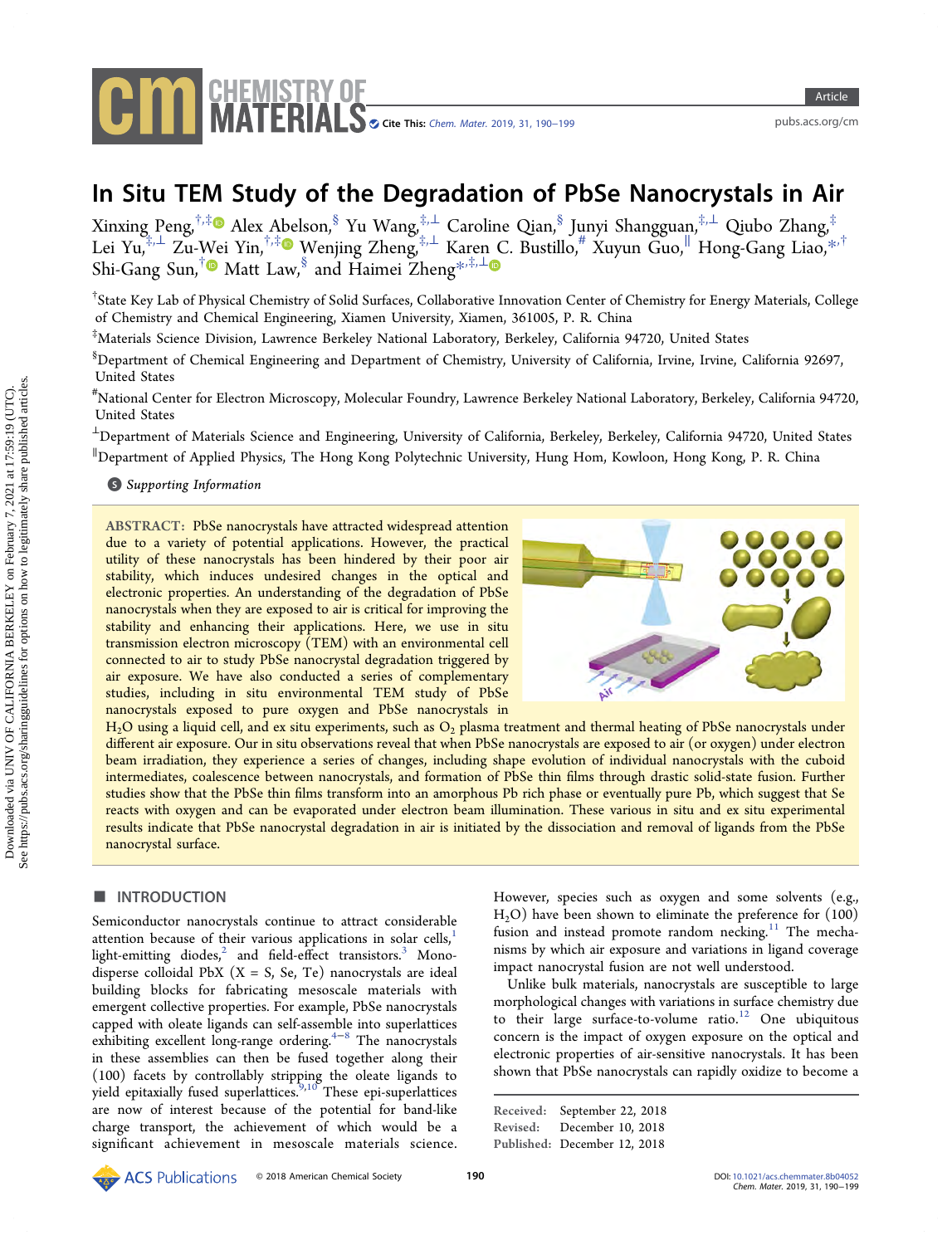<span id="page-1-0"></span>

Figure 1. Schematic of the experimental setup for imaging of PbSe nanocrystals under different environmental conditions. (a) PbSe nanocrystals are fully exposed to air when they are in an environmental cell with the connecting tubes open. (b) PbSe nanocrystals are partially exposed to air when they are in an environmental cell with the tubes sealed with parafilm. Trace amount of air can diffuse through the parafilm into the tube. (c) PbSe nanocrystals are under vacuum environment when they are in a traditional single tilt holder. (d) Preparation of monolayer-thick of PbSe nanocrystal superlattices in an environmental cell by drop-casting the PbSe nanocrystal solution on the bottom chip and assembling it with the top chip. The bottom chip is patterned with a layer of silicon dioxide to create a flow tunnel.

more conductive p-type material under ambient conditions, causing serious issues for their use in devices. $3,13$  $3,13$  $3,13$  Efforts have been made on the study of PbX  $(X = Cl, Br, I)$  nanocrystal surface chemistry. PbX nanocrystals adopt the rock-salt structure and are often terminated by a combination of (100), (110), and (111) facets.<sup>[14,15](#page-8-0)</sup> The Pb atoms on polar (111) facets coordinate with ligands for charge balance, which reduces the surface energy and makes the polar facet more stable compared to the (100) and (110) facets with sparser ligand coverage.<sup>[4](#page-8-0),[16](#page-8-0)</sup> Passivation of  $(100)$  facets with atomically thin PbX<sub>2</sub> (X = Cl, Br, I) adlayers has also improved the air stability of PbSe nanocrystals.<sup>[17](#page-8-0)</sup> Additionally, optical and X-ray photoelectron spectroscopy studies of PbSe nanocrystal films have provided evidence that surface oxidation is the main degradation issue leading to significant changes in the electronic structure.<sup>[18,19](#page-8-0)</sup> The chemisorption of oxygen on PbSe nanocrystals can lead to the growth of an oxide layer on the surface, on which complex oxidation chemistry and kinetics have been studied $20,21$  and different metal oxides including PbO, SeO<sub>2</sub>, and PbSeO<sub>3</sub> have been observed.<sup>22−[24](#page-8-0)</sup> Many advanced methods have been developed to improve the ambient stability of PbX nanocrystals, including halogen treatment,<sup>[25](#page-8-0)</sup> cation exchange,<sup>[26](#page-8-0)</sup> precursor engineering,<sup>27</sup> surface coating, $28$  and atomic layer deposition infilling.<sup>[29](#page-8-0)</sup> For instance, passivation of PbSe nanocrystals through ion exchange leads to solar cells with >8% efficiency, maintaining at least 93% of their initial power conversion efficiency after being stored for 57 days.<sup>[26](#page-8-0)</sup> Although the oxidation mechanism and protection techniques of PbSe nanocrystals have been widely studied, the physicochemical changes that plague nanocrystals are still not fully understood due to the lack of detailed information on the degradation pathways of nanocrystals upon exposure to air.

In situ environmental cell TEM provides unique capabilities for the direct observation of materials transformations during reactions in relevant gas $^{30,31}$  $^{30,31}$  $^{30,31}$  or liquid environments.<sup>[32](#page-8-0)</sup> A variety of dynamic phenomena have been visualized with high spatial and temporal resolution using in situ TEM, including surface reconstruction, $33$  nucleation, and growth of nanocryst-

als<sup>[34](#page-8-0)−[38](#page-8-0)</sup> and precipitation and dissolution at electrode-electrolyte interfaces.<sup>[39](#page-9-0)</sup> Here, we use the environmental cell setup to study PbSe nanocrystal degradation by exposing them to static air. The effects of air exposure on the structural instability of PbSe nanocrystals are investigated through a set of in situ experiments with nanocrystals inside the cell fully exposed to air (tubes are open to air), partially exposed to air (tubes are sealed with parafilm), and in vacuum (using a conventional vacuum sample holder with no tubes) (Figure 1). The structural evolution of the PbSe nanocrystals under different degrees of air exposure with electron beam irradiation is captured in situ. We also conduct complementary experiments including in situ gas environmental TEM experiments by exposing PbSe nanocrystals to pure  $O_2$  and PbSe nanocrystals in water and systematic ex situ studies of PbSe nanocrystals when exposed to  $O_2$  plasma or after thermal heating in various environments, which provide important supplementary information on the degradation of PbSe nanocrystals.

### **EXPERIMENTAL SECTION**

Chemicals. All commercially available chemicals were used without further purification. Lead(II) oxide (PbO, 99.9995%, Alfa Aesar), selenium shot (99.999%), oleic acid (OA, tech. grade, 90%), diphenylphosphine (DPP, 98%, Aldrich), trioctylphosphine (TOP, tech. grade, >97%, Strem Chemicals Inc.), 1-octadecene (ODE, 90%, Aldrich), hexane (anhydrous, ≥99%, Sigma-Aldrich), and ethyl alcohol (anhydrous, ≥99.5%, Sigma-Aldrich) were used in nanocrystals synthesis, purification, and washing.

Synthesis. PbSe nanocrystals were synthesized and purified using standard air-free techniques. In a typical synthesis, 1.50 g of PbO, 5.0 g of OA, and 10.0 g of ODE were added to a three-neck flask and thoroughly degassed under a dynamic vacuum of ∼50 mTorr at room temperature. The mixture was then heated under vacuum at 110 °C for 1.5 h to produce a dry solution of  $Pb(OA)_2$ . The solution was heated to  $180 \pm 3$  °C under flowing argon, at which point 9.5 mL of a 1 M solution of TOP-Se containing 0.20 mL of DPP was rapidly injected to trigger the nucleation. After  $105 \pm 3$  s, the reaction was quenched by immersion in a bath of liquid nitrogen, cooled to 35 °C, and diluted with 10 mL of anhydrous hexanes. Inside an  $N_2$ -filled glovebox ( $O_2$  < 10 ppm), the nanocrystals were purified by three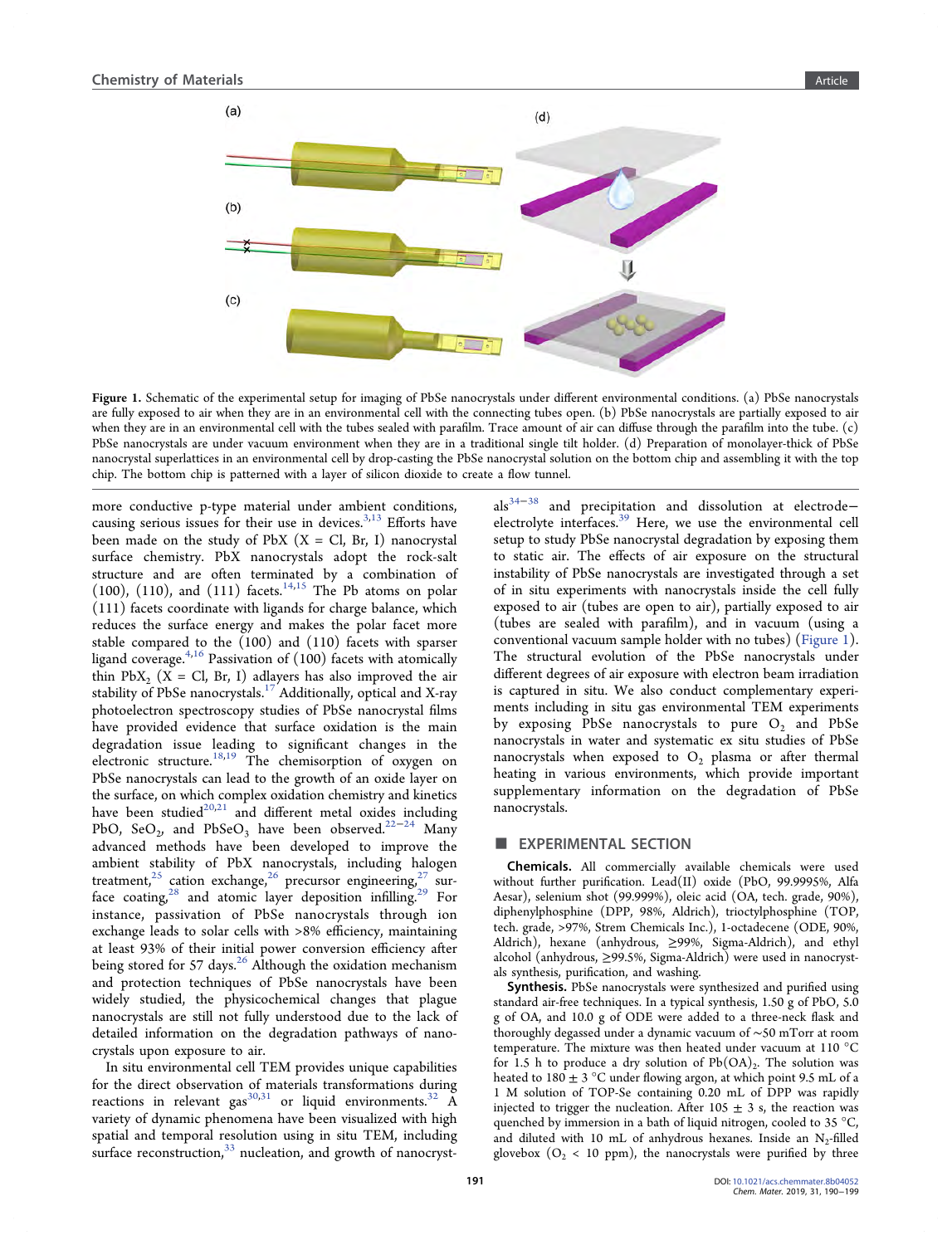<span id="page-2-0"></span>

Figure 2. Morphology changes of PbSe nanocrystals under maximum or partial exposure to air. (a) Sequential TEM images showing the morphology changes of PbSe nanocrystals under maximum exposure to air and (b) partial exposure to air. (c) A schematic showing the trend of morphology evolution of PbSe nanocrystals when exposed to air. (d) The numbers of nanocrystals as a function of time corresponding to (a) and (b). Scale bar: 20 nm.

rounds of precipitation−redispersion with ethanol/hexane, dried completely, and stored as a powder.

In Situ and ex Situ TEM Study of the PbSe Nanocrystal Degradation. A JEOL 2100 electron microscope (Materials Science Division, Lawrence Berkeley National Laboratory) equipped with an environmental cell sample stage (Hummingbird Scientific) was used for in situ observation of the nanocrystals transformation upon air exposure under the electron beam. The environmental cells are made of two 4 mm2 silicon chips with a 50 nm thick silicon nitride membrane window on each chip. The bottom chip has a 250−500 nm thick silicon dioxide spacer to allow air flow between the top and the bottom chip. This is a general setup for both liquid and gas flow. In our experiments, there is no flowing liquid or gas in the system. Instead, static gas exposure is used. First,  $2 \mu L$  of 0.25 mg/mL oleatecapped nanocrystals dispersed in hexane was drop-casted on a silicon nitride viewing window (bottom chip) and dried to form a hexagonal close-packed nanocrystal monolayer. Then, the environmental cell was assembled by placing the top chip on the bottom chip and connecting the cell with the tubing. The inlet and outlet tubes were sealed by parafilm for some experiments and left open for other experiments. The above procedure was completed in the glovebox. During TEM imaging, with the end of the connecting tubes in air, a trace amount of air can diffuse through the parafilm into the tube and react with the sample. Therefore, two distinct scenarios for the nanocrystals with different degrees of air exposure were created by simply sealing the tube with parafilm or leaving it open. This is a simple qualitative but highly effective approach to varying the air exposure. In addition, we also used the conventional sample holder without connecting the tubes to image the nanocrystals, which

completely eliminated oxygen exposure. The in situ experimental setup is shown in [Figure 1](#page-1-0).

The in situ study of PbSe nanocrystals in pure  $O_2$  environment was performed using a FEI Titan 80-300 environmental transmission electron microscope (ETEM) operated at 300 kV. The sample was prepared by drop-casting  $2 \mu L$  of 0.25 mg/mL PbSe suspension on a silicon nitride membrane.

We carried out ex situ experiments, including  $O<sub>2</sub>$  plasma treatment and thermal heating of nanocrystals under different vacuum conditions. TEM samples were prepared by drop-casting 4  $\mu$ L of 0.25 mg/mL PbSe suspension on TEM carbon grids. The PbSe nanocrystals before and after the heating experiments were imaged using high-resolution TEM (HRTEM), high-angle annular dark-field scanning transmission electron microscopy (HAADF-STEM), and energy dispersive X-ray spectroscopy (EDS) with the aberration corrected electron microscopes (TEAM 1 and ThemIS) operated at 300 kV at the National Center for Electron Microscopy of Lawrence Berkeley National Laboratory. The  $O_2$  plasma treatment was conducted on Fischione 1020 Plasma Cleaner.

#### ■ RESULTS AND DISCUSSION

We study PbSe nanocrystal degradation under different degrees of air exposure in situ using the experimental setup shown in [Figure 1](#page-1-0) (see [Experimental Section](#page-1-0) for more details). The nanocrystals undergo structural changes upon exposure to air inside the microscope. We use a low electron dose rate (<10 e<sup>−</sup> Å<sup>−</sup><sup>2</sup> s −1 ) for in situ TEM imaging. Sequential TEM images of nanocrystals with full and partial air exposure are shown in Figure 2a,b (also see [Movies S1 and S2\)](#page-7-0). Under full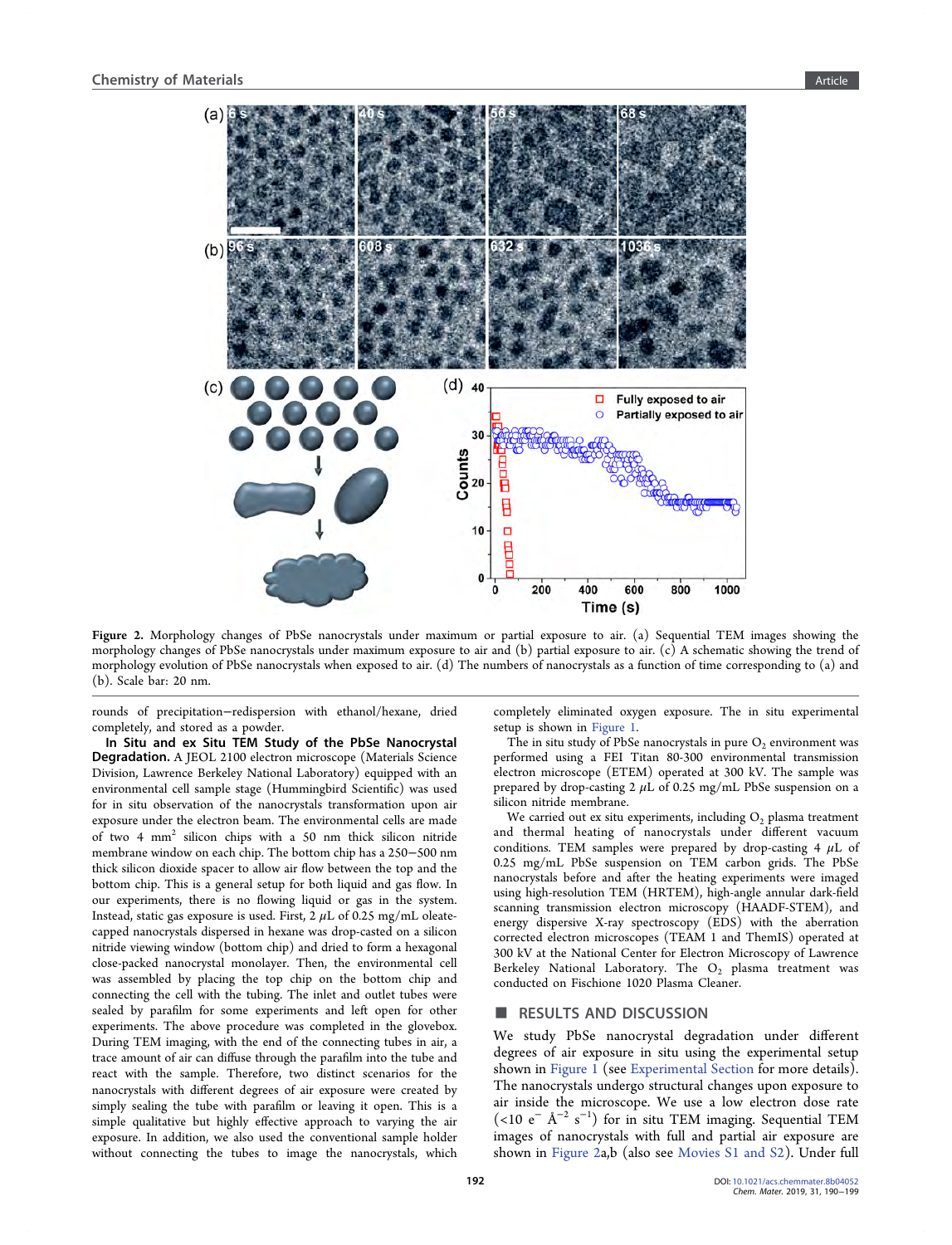

Figure 3. Morphology changes of a few selected PbSe nanocrystals when partially exposed to air. Sequential TEM images showing the morphology changes of (a) single, (b) two, and (c) three PbSe nanocrystals when partially exposed to air. (d) The projected area of the selected nanocrystals versus time shown in (a). (e) Schematics highlight the morphological evolution of PbSe nanocrystals observed in (a)−(c). All PbSe nanocrystals eventually form thin films by solid-state fusion. Scale bar: 20 nm.

air exposure, the PbSe nanocrystal superlattices undergo distinct structural modifications. First, the nanocrystals are mobilized on the membrane, breaking the symmetry of the original hexagonal superlattices. Second, nanocrystals fuse together into aggregates with irregular shape. Consequently, the nanocrystal size distribution becomes nonuniform. Third, there are drastic morphology changes of nanocrystals through solid-state fusion, suggesting that ligands have been removed from the nanocrystal surface by beam exposure in air. We propose that electron beam irradiation can introduce damages to the ligands and displacements of the ligands from nanocrystal surface.[40](#page-9-0) The oxidative species generated by electron beam radiolysis of air (containing  $O_2$  and  $H_2O$ )<sup>4</sup> promote ligand removal and surface oxidation of the nanocrystals. After ligands are displaced, the nanocrystals spread out and merge together. It is noted that, during the degradation process, the nanocrystals at the outer layer or edges of the hexagonal pattern change more dramatically compared with those nanocrystals inside the superlattice with six neighboring nanocrystals ([Movie S1](#page-7-0)).

The morphology changes of nanocrystals are slower when nanocrystals are partially exposed to air compared to those that are fully exposed to air ([Figure 2b](#page-2-0); [Movies S2 and S4](#page-7-0)). No obvious changes can be observed within the first 8−10 min under the same electron beam current density. After ∼10 min (i.e., at 608 s), some nanocrystals start to get close to each other and they eventually coalesce to form large nanocrystals ([Figure 2](#page-2-0)b). For both cases with different degrees of air exposure, nanocrystals follow the same trend of structural modification as shown in the schematic in [Figure 2](#page-2-0)c. We trace the number of individual nanocrystals in each frame during degradation in both cases ([Figure 2d](#page-2-0); [Movies S3 and S4](#page-7-0)). Nanocrystals undergo rapid agglomeration, leading to a single

irregular domain of mass in less than 60 s under full air exposure ([Figure 2a](#page-2-0)). In contrast, the same process extends more than 10 min under partial air exposure, suggesting PbSe nanocrystals are much more stable under partial exposure to air.

We also trace the morphology evolution of individual PbSe nanocrystals in air. Figure 3 shows the structural evolution of a monomer, dimer, and trimer in the partial air-exposure condition (also see [Movie S5\)](#page-7-0). The monomer (Figure 3a) morphed after ∼580 s from the initial sphere into a cuboid nanocrystal intermediate. The cuboid intermediates are commonly observed in many other nanocrystal degradation processes [\(Figure S1\)](#page-7-0). In the next ∼10 s, the projected area of the nanocrystal increases and the nanocrystal becomes more round, suggesting that the nanocrystal flattens. Subsequently, it transforms into an irregular domain. We measured the projected area of the monomer as a function of time (Figure 3d and [Figure S1](#page-7-0)). No obvious changes are observed during the first ∼500 s. Then, a cuboid intermediate is formed, after which a large increase in the projected area occurs. In the end (after ∼600 s), the nanocrystal spreads to form a thin film. We consider that the degradation of PbSe nanocrystals begins with the removal of oleate ligands on the nanocrystals surface. Without ligand passivation, the nanocrystals change shape easily. Figure 3b shows the structural evolution of two nanocrystals under partial exposure to air. First, the two nanocrystals coalesce and form a dimer. Then, the dimer transforms into a spherical nanocrystal, and the subsequent changes of the nanocrystal are similar to the above single nanocrystal structural evolution as shown in Figure 3a. Figure 3c shows the evolution of three nanocrystals. They merge together to form a much bigger nanocrystal.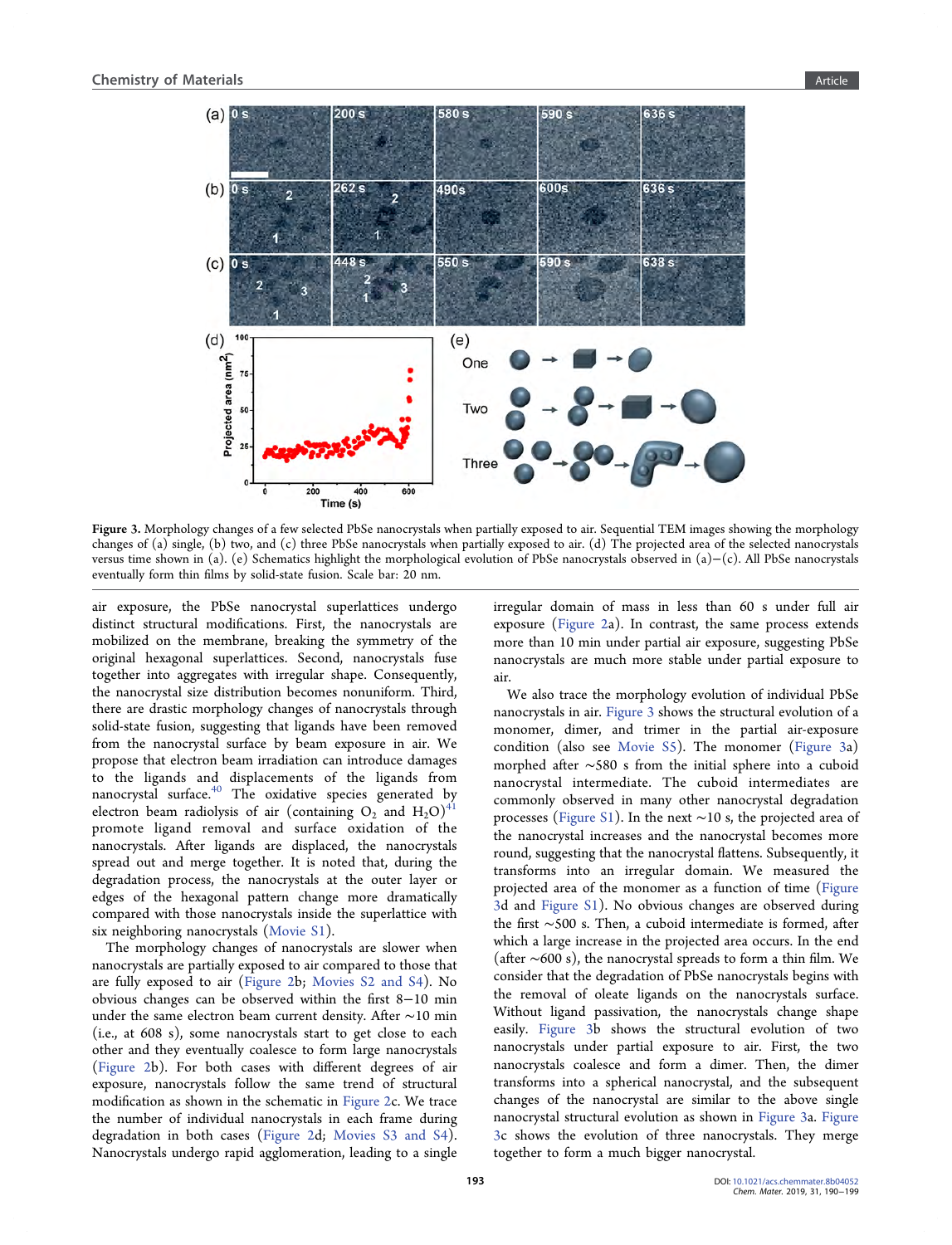Although the observed degradation of PbSe nanocrystals is activated by the electron beam, the electron beam itself does not introduce morphological or structural changes of nanocrystals without introducing air into the system. We find that nanocrystals are quite stable for an extended period of time under electron beam in vacuum (see [Figure S2 and Movie S6](#page-7-0)). In the air-free condition, nanocrystals do not show obvious changes after 444 s irradiation under a much higher electron beam dose rate (~1200 e $^-$  Å $^{-2}$  s $^{-1}$ ). The morphology of individual nanocrystals and the center-to-center distance between nanocrystals within the hexagonal superlattices are maintained the same [\(Figure S2\)](#page-7-0).

We characterize the PbSe nanocrystals after they are partially exposed to air under beam irradiation. Under the same air exposure, the morphology changes of PbSe nanocrystals are strongly dependent on the electron beam dose. As shown in Figure 4a, PbSe nanocrystals are subjected to nonuniform



Figure 4. Characterization of PbSe nanocrystals after partial exposure to air under electron beam irradiation inside an environmental cell. Three types of products are found including PbSe thin film domains, pure Pb nanocrystals, and amorphous thin films. (a) Low magnification TEM image of PbSe nanocrystals with different morphological changes. (b) High resolution TEM image showing a region with PbSe thin film. (c) High resolution TEM image indicating a pure Pb nanocrystal. (d) Amorphous thin film. The insets in (b)− (d) are the corresponding FFT patterns of the selected areas. Scale bar for (a) is 50 nm; scale bar for (b) is 2 nm; and scale bars for (c) and (d) are 5 nm.

electron beam irradiation. The area (the upper right corner) with stronger electron beam irradiation shows that PbSe nanocrystals have turned into thin film domains, while the original PbSe nanocrystals are visible in areas with less electron beam exposure. Overall, three types of products are found during the nanocrystal structural evolution, including PbSe thin films (Figure 4b), pure Pb nanocrystals (Figure 4c), and amorphous thin film domains (Figure 4c). The formation of PbSe thin films results from the solid-state fusion of PbSe nanocrystals after coalescence [\(Movie S1](#page-7-0)). However, further study is needed in order to understand the formation mechanisms of pure Pb nanocrystals and the amorphous thin

films. We hypothesized that the degradation of PbSe nanocrystals is through their reaction with oxygen under the electron beam.

As control experiments, we study PbSe nanocrystals exposed to 1 mbar  $O_2$  atmosphere for 368 s in a commercial environmental TEM [\(Movie S7](#page-7-0) and Figure 5). Figure 5a



Figure 5. Characterization of PbSe nanocrystals after exposure to 1 mbar  $O_2$  gas under electron irradiation in a commercial environmental TEM. (a) HAADF-STEM image of the nanocrystals after  $O_2$ was introduced. The upper right corner area was irradiated under a dose rate of 50 e<sup>-</sup> Å<sup>-2</sup> s<sup>-1</sup>, and the rest area was not directly exposed to the electron beam. (b) TEM image of an irregular domain from the area after electron beam irradiation. (c) An enlarged area in (b) shows a remaining PbSe nanocrystal within the amorphous structure. The inset is the corresponding FFT pattern. (d) HAADF-STEM and EDS elemental maps of an irregular domain showing a Pb-rich phase. (e) HAADF-STEM and EDS elemental maps of an area without electron beam irradiation after introducing  $O_2$ . The original PbSe nanocrystals and the superlattice remain intact. Scale bar for (a) is 50 nm; scale bar for  $(b)$ ,  $(d)$ , and  $(e)$  is 20 nm; and scale bar for  $(c)$  is 1 nm.

shows that all of the nanocrystals under electron beam irradiation have merged together to form irregular thin film domains, while in the region without electron radiation, the nanocrystals maintain the original hexagonal packing. The high resolution images of thin film domains (Figure 5b,c) show small PbSe nanocrystals within an amorphous structure (also see [Figure S3](#page-7-0)). The STEM-EDS maps (Figure 5d) show that irregular domains are a Pb-rich phase. PbSe nanocrystals after air exposure without electron beam irradiation show the uniform distribution of Pb and Se within the nanocrystals (Figure 5e). When we increase the  $O_2$  partial pressure from 1 mbar to 2 mbar, the PbSe nanocrystal degradation becomes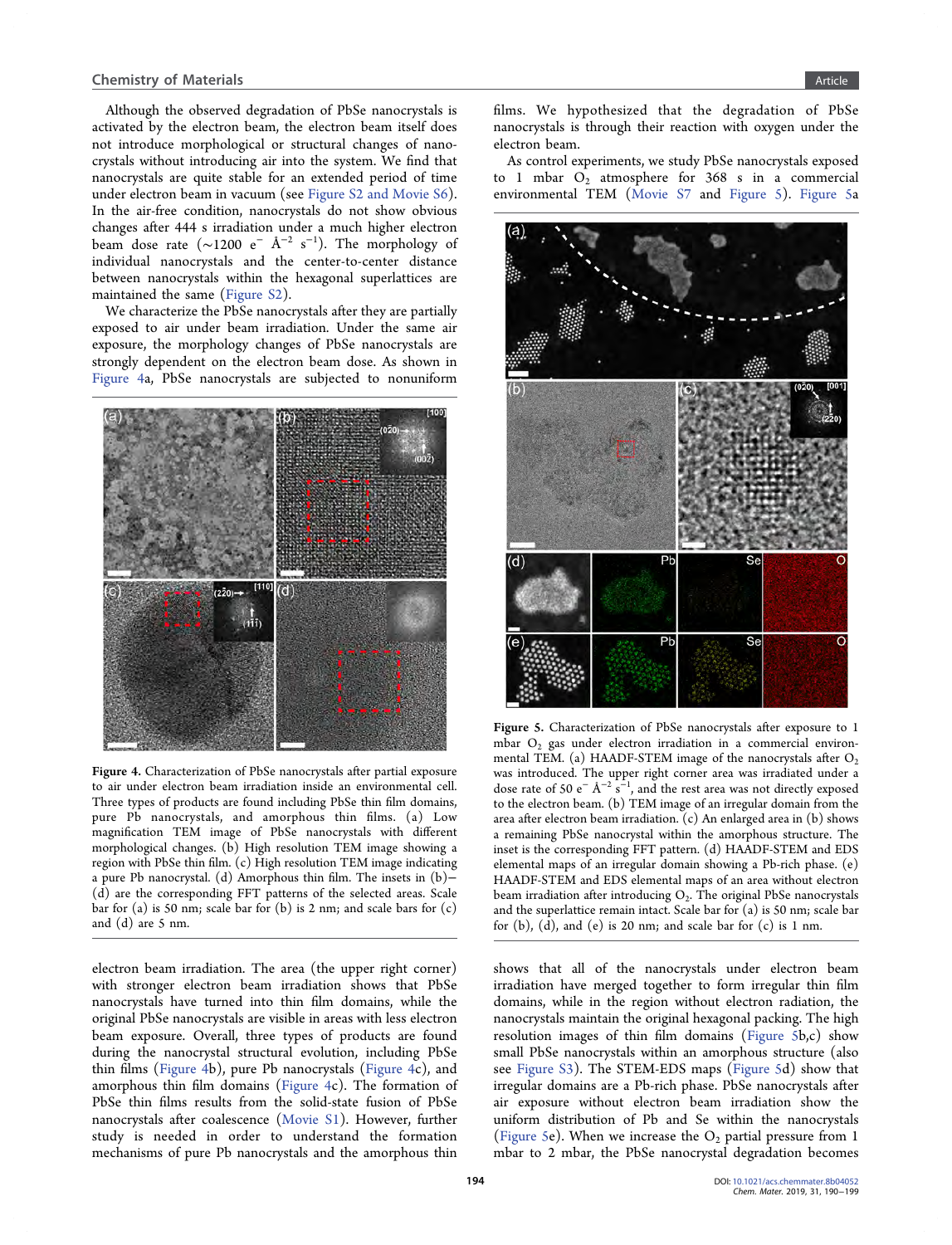faster [\(Movie S7 and Movie S8\)](#page-7-0). For instance, under 1 mbar of  $O<sub>2</sub>$ , it takes 368 s for the hexagonal arrays of PbSe nanocrystals to turn into a thin film domain, while the reaction time is shortened to 236 s under 2 mbar. These results demonstrate that the exposure to oxygen under electron beam irradiation is responsible for the observed structural evolution of PbSe nanocrystals.

To illustrate the effects of water on the degradation mechanism of nanocrystals, we did additional in situ experiments using a self-contained liquid cell. PbSe nanocrystals are drop-casted on the membrane of a liquid cell, and 0.5  $\mu$ L of deionized water is loaded into the liquid cell. PbSe nanocrystals in water experience degradation under an electron beam. Our observation reveals that the hexagonal packed arrays of PbSe nanocrystals first become a disordered structure (particles get close to each other) and subsequently the nanocrystals are dissolved under beam irradiation ([Figures S4](#page-7-0) [and 5 and Movie S9](#page-7-0)). These results illustrate that water may accelerate the degradation of PbSe nanocrystals, which may arise from reactive species being generated by electrolysis of water under the electron beam.<sup>4</sup>

The reactive species promote the destruction and removal of the oleate ligands from the surface of nanocrystals (Figure 6a). We propose two routes of surface oxidation based on the surface facets with different ligands coverage. First, oxygen may directly adsorb on the (100) and (110) facets due to the sparse surface ligands (Figure 6b). The oxidation of the (111) facet is



Figure 6. Proposed degradation mechanisms of PbSe nanocrystals when they are exposed to air under electron beam radiation. (a) Schematic of ligand removal due to surface oxidation. Fragmentations of the ligands under beam irradiation are neglected. (b) Oxygen chemi-adsorption on (100) and (110) facets. (c) Oxygen chemiadsorption on (111) facet to form an oxide layer after the displacement of ligands. (d) After ligands removal, PbSe nanocrystals are merged together to form thin films, and they transform into a Pbrich phase due to the oxidation and evaporation of Se.

induced by the displacement of ligands (Figure 6c). Without surface ligands, the nanocrystal surfaces are unstable and surface diffusion of Pb and Se is activated. Consequently, coalescence and drastic morphology changes are observed, which lead to the formation of PbSe thin films. After that, Se is oxidized and evaporated from the PbSe nanocrystals, resulting an amorphous Pb rich phase (Figure 6d).

We further explore degradation of PbSe nanocrystals when they react with oxygen without electron beam irradiation. We first characterize PbSe nanocrystals on a carbon TEM grid after  $O<sub>2</sub>$  plasma treatment (a gas mixture of 25% oxygen and 75% argon for 30 s). We consider that the oxygen species generated in the plasma are highly reactive, which can effectively cause surface oxidation and ligand removal similar to the process under electron beam irradiation in air. The results show that the internanocrystal spacing is significantly reduced after  $O_2$ plasma treatment (Figure 7). The average center-to-center



Figure 7. Effects of  $O_2$  plasma treatment on PbSe nanocrystals. (a and b) HAADF-STEM images of PbSe nanocrystals before and after  $O_2$ plasma treatment. (c and d) High resolution STEM and TEM images of PbSe nanocrystals with necking formation. (e and f) Statistical measurements of the distance between PbSe nanocrystals before and after  $O_2$  plasma treatment corresponding to (a) and (b). Scale bars for images in (a), (b), and (c) are 10 nm. Scale bar for (d) is 2 nm.

distance between nanocrystals reduces from 9.1 to 8.3 nm. Some nanocrystals are even connected, forming a neck between two nanocrystals. We also compare the structure and morphology changes of PbSe nanocrystals with different degrees of air exposure under thermal heating ([Figure 8\)](#page-6-0). PbSe nanocrystals on TEM carbon grids were baked at 100 °C in a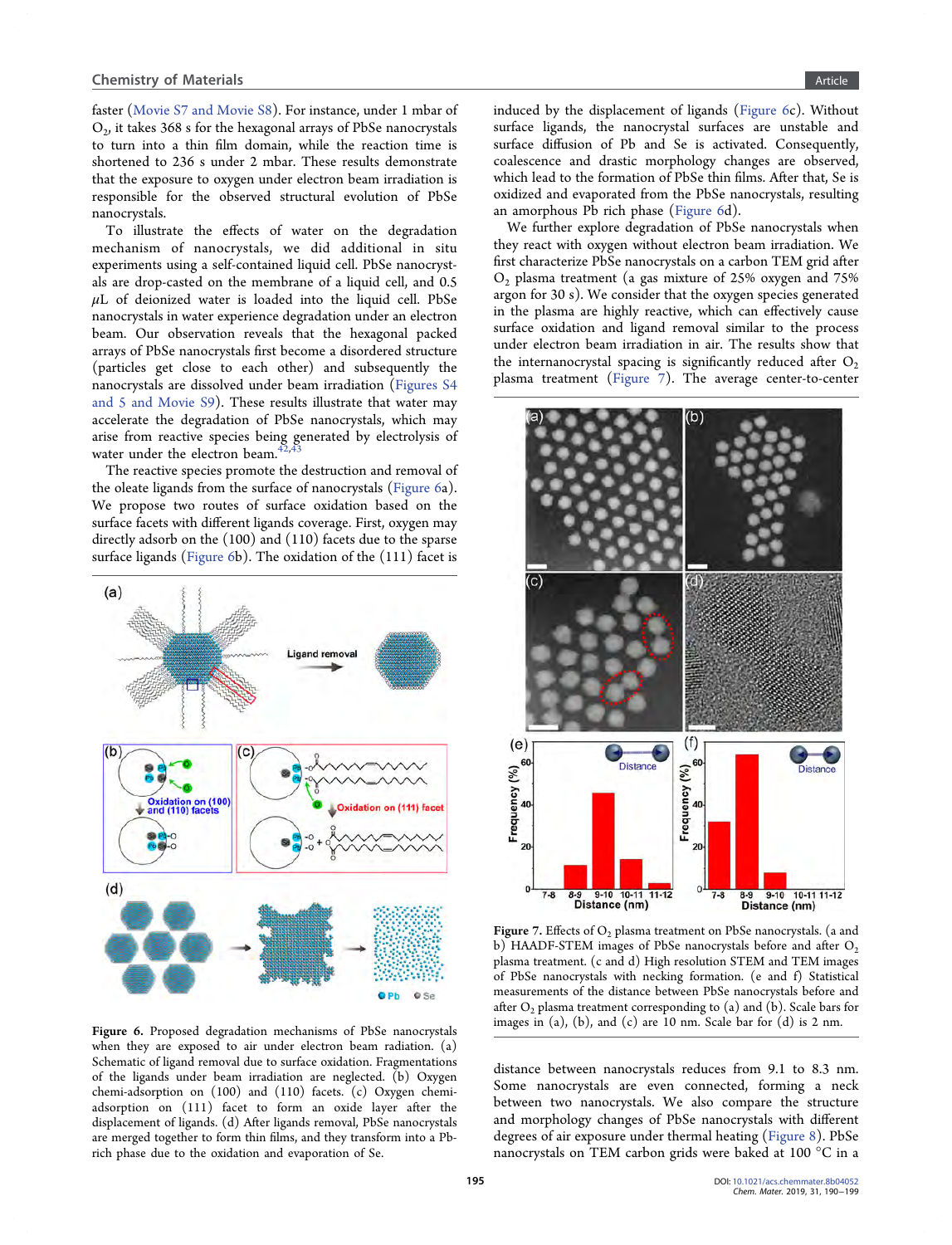<span id="page-6-0"></span>

Figure 8. Ex situ experiments of heating PbSe nanocrystals at 100 °C in different vacuum conditions. (a) Schematic showing the structural evolution of PbSe nanocrystal superlattices during heating in different vacuum conditions. (b) Low and (c) and high magnification TEM images of monolayer films of PbSe superlattices after baking at 100 °C for 30 min in a high vacuum of 10<sup>-6</sup> mbar. (d) Low and (e) high magnification TEM images of monolayer films of PbSe superlattices after baking at 100 °C for 30 min in a low vacuum of 1 mbar. (f) Low and  $(g)$  high magnification images of monolayer films of PbSe superlattices after baking at 100 °C for 12 h in a high vacuum of 10<sup>−</sup><sup>6</sup> mbar. Scale bars for images (b), (d), and (f) are 50 nm; scale bars for images  $(c)$ ,  $(e)$ , and  $(g)$  are 5 nm.

heating station with controllable vacuum levels, for example, under low vacuum (1 mbar) and high vacuum (10<sup>−</sup><sup>6</sup> mbar) for 30 min and for 12 h. These experiments help us to understand PbSe nanocrystal degradation kinetics in air without electron beam effects.

Under high vacuum (10<sup>−</sup><sup>6</sup> mbar), the PbSe nanocrystal superlattices are well maintained after 30 min at 100 °C (Figure 8b). The high-resolution TEM image of nanocrystals shows that the neighboring nanocrystals are in different crystallographic orientations (Figure 8c). Baking at 100 °C in low vacuum (1 mbar) for 30 min results in epitaxially fused nanocrystals (Figure 8d,e). After longer time baking at 100 °C in low vacuum (1 mbar), more PbSe nanocrystals are connected to form a large scale pseudohexagonal pattern ([Figure S6\)](#page-7-0). For comparison, PbSe nanocrystals were also annealed at 100 °C in high vacuum ( $10^{-6}$  mbar) for 12 h. The results show that PbSe nanocrystals are not connected with each other. However, individual nanocrystals become cubes, and the interparticle distances are reduced (Figure 8f,g). According to previous studies, the nonpolar (100) facet is the most stable facet compared to the (110), (111), or other facets if ligands are completely removed. $44,45$  We consider that variations in the pathways of PbSe nanocrystal structural transformations (Figure 8a) are determined by different oxygen partial pressure under different vacuum conditions. This is because when nanocrystals are exposed to oxygen, the surface atoms are susceptible to be oxidized, causing the loss of the oleic ligands.<sup>[15](#page-8-0)</sup>

Further degradation of PbSe nanocrystals in air is accomplished by baking PbSe nanocrystals on a carbon TEM grid at 200 °C. After baking for 5 min, PbSe nanocrystals are connected by oriented attachment [\(Figure S7](#page-7-0)), which is similar to the results of heating in low vacuum for a much longer time (i.e., 30 min under 1 mbar in Figure 8d,e). After baking at 200 °C for 2 h, PbSe nanocrystals are transformed into nanorods ([Figure 9](#page-7-0)a). The high-resolution TEM image of a connected PbSe nanorod shows that clusters of the PbSe crystal lattice remains in the core while most of the nanocrystal is amorphous (see the inset FFT; [Figure 9b](#page-7-0)).

After baking for 12 h in air, most of the nanorods maintain their shape [\(Figure 9](#page-7-0)c), but all the nanorods become amorphous ([Figure 9](#page-7-0)d; also see [Figure S8](#page-7-0)). EDS elemental maps show that the amorphous nanorods are Pb−Se−oxide ([Figure 9](#page-7-0)e). Further quantification of the EDS spectra indicates that the atomic ratio of Pb:Se:O is close to 1:1:3 ([Figure S9\)](#page-7-0).

#### ■ CONCLUSION

Using in situ TEM with an environmental cell connected to air, we have studied the structural and morphological evolution of PbSe nanocrystals in air under electron beam irradiation. We find that the nanocrystal degradation process involves ligand dissociation and removal, shape evolution of individual nanocrystals with cuboid intermediates, coalescence between nanocrystals, formation of PbSe thin films through drastic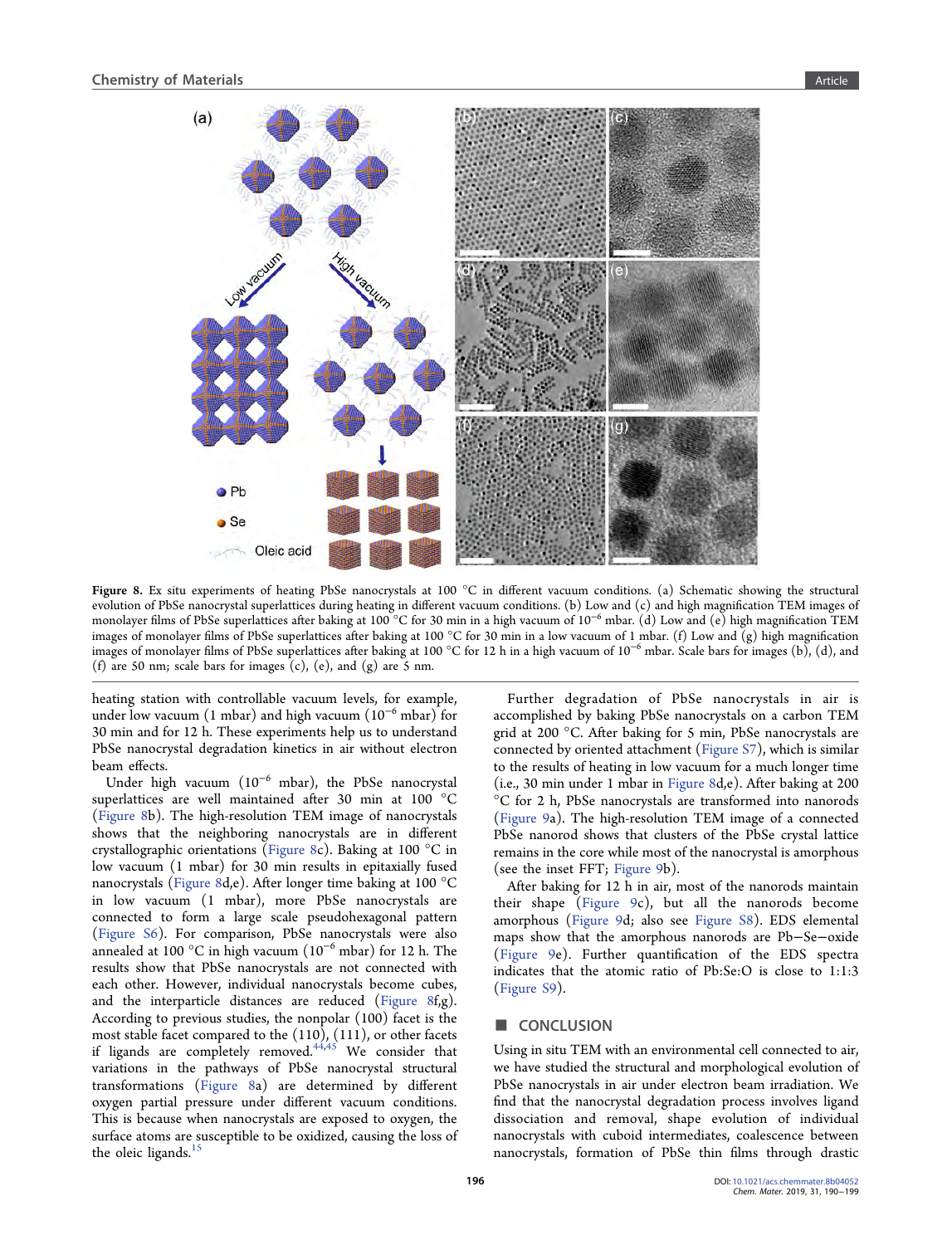<span id="page-7-0"></span>

Figure 9. PbSe nanocrystals after baking at 200 °C in air. (a) Low and (b) high magnification TEM images of PbSe nanocrystals after baking in air at 200 °C for 2 h. The inset is the FFT pattern of the selected area in (b) showing the existence of small PbSe nanocrystals. (c) Low and (d) high magnification TEM images of PbSe nanocrystals after baking in air at 200 °C for 12 h. The inset is the FFT pattern of the selected area in (d) indicating the amorphous structure. (e) STEM image and EDS elemental maps of PbSe nanocrystals after baking in air at 200 °C for 12 h. Scale bars for images (a), (c), and (e) are 20 nm. Scale bars for images (b) and (d) are 2 nm.

solid-state fusion, and phase transformations from PbSe thin films to an amorphous Pb rich phase or eventually pure Pb. We have also conducted a series of in situ and ex situ experiments as complementary studies, including in situ environmental TEM study of PbSe nanocrystals exposed to pure oxygen, in situ TEM of PbSe nanocrystals in water using a liquid cell, and ex situ experiments of PbSe nanocrystals after  $O_2$  plasma treatment or thermal heating with controlled air exposure. These complementary experiments allow for elucidating the role of oxygen, water, and electron beam in the observed nanocrystal degradation. These various in situ and ex situ experimental results indicate that PbSe nanocrystal degradation in air is initiated by the dissociation and removal of ligands from the PbSe nanocrystal surface when reacting with oxygen. Based on our studies in this work, we highlight these two points for the applications of PbSe nanocrystals: (i) Surface chemistry of nanocrystals greatly affects the stability of nanocrystals. Surface passivation of individual nanocrystals could help to improve air stability of the devices. (ii) In addition to individual nanocrystals, strategies that prevent the

nanocrystal superlattice from degradation is necessary to improve the lifetime of the devices. Lastly, this work highlights the versatility of the environmental cell for in situ TEM studies of the fading mechanism of PbSe or other nanocrystal-based devices. In addition, our in situ environmental cell setup may be applied to the study of many other air-sensitive materials (e.g., metal organic frameworks, perovskite materials, battery materials, etc.) including their responses to the exposure of air, moisture, or other reactive gases.

#### ASSOCIATED CONTENT

#### **6** Supporting Information

In situ TEM Movie S1−S9 (AVI) The Supporting Information is available free of charge on the [ACS Publications website](http://pubs.acs.org) at DOI: [10.1021/acs.chemmater.8b04052](http://pubs.acs.org/doi/abs/10.1021/acs.chemmater.8b04052).

Morphology changes of single nanocrystals when partially exposed to air; TEM images and sized distribution of PbSe nanocrystals in vacuum under beam irradiation; TEM images of nanocrystals after introducing 1 mbar  $O_2$ ; sequential TEM images of nanocrystals in water; and TEM images, SAED, and EDS maps of nanocrystals being heated under different conditions ([PDF\)](http://pubs.acs.org/doi/suppl/10.1021/acs.chemmater.8b04052/suppl_file/cm8b04052_si_001.pdf)

In situ TEM Movie S1 [\(AVI\)](http://pubs.acs.org/doi/suppl/10.1021/acs.chemmater.8b04052/suppl_file/cm8b04052_si_002.avi) In situ TEM Movie S2 [\(AVI\)](http://pubs.acs.org/doi/suppl/10.1021/acs.chemmater.8b04052/suppl_file/cm8b04052_si_003.avi) In situ TEM Movie S3 [\(AVI\)](http://pubs.acs.org/doi/suppl/10.1021/acs.chemmater.8b04052/suppl_file/cm8b04052_si_004.avi) In situ TEM Movie S4 [\(AVI\)](http://pubs.acs.org/doi/suppl/10.1021/acs.chemmater.8b04052/suppl_file/cm8b04052_si_005.avi) In situ TEM Movie S5 [\(AVI\)](http://pubs.acs.org/doi/suppl/10.1021/acs.chemmater.8b04052/suppl_file/cm8b04052_si_006.avi) In situ TEM Movie S6 [\(AVI\)](http://pubs.acs.org/doi/suppl/10.1021/acs.chemmater.8b04052/suppl_file/cm8b04052_si_007.avi) In situ TEM Movie S7 [\(AVI\)](http://pubs.acs.org/doi/suppl/10.1021/acs.chemmater.8b04052/suppl_file/cm8b04052_si_008.avi) In situ TEM Movie S8 [\(AVI\)](http://pubs.acs.org/doi/suppl/10.1021/acs.chemmater.8b04052/suppl_file/cm8b04052_si_009.avi) In situ TEM Movie S9 [\(AVI\)](http://pubs.acs.org/doi/suppl/10.1021/acs.chemmater.8b04052/suppl_file/cm8b04052_si_010.avi)

#### ■ AUTHOR INFORMATION

#### Corresponding Authors

\*E-mail: [hgliao@xmu.edu.cn](mailto:hgliao@xmu.edu.cn) (H.-G.L.). \*E-mail: [hmzheng@lbl.gov](mailto:hmzheng@lbl.gov) (H.Z.).

# ORCID<sup>®</sup>

Xinxing Peng: [0000-0002-7077-8454](http://orcid.org/0000-0002-7077-8454) Zu-Wei Yin: [0000-0002-0728-1154](http://orcid.org/0000-0002-0728-1154) Shi-Gang Sun: [0000-0003-2327-4090](http://orcid.org/0000-0003-2327-4090) Haimei Zheng: [0000-0003-3813-4170](http://orcid.org/0000-0003-3813-4170)

## Notes

The authors declare no competing financial interest.

## **ACKNOWLEDGMENTS**

This work was funded by the U.S. Department of Energy (DOE), Office of Science, Office of Basic Energy Sciences (BES), Materials Sciences and Engineering Division, under Contract No. DE-AC02-05-CH11231 within the in situ TEM program (KC22ZH) program. Y.W., A.A., C.Q., and M.L. were supported by the UC Office of the President under the UC Laboratory Fees Research Program Collaborative Research and Training Award LFR-17-477148. X.P. acknowledges the financial support from China Scholarship Council. Work was done at the Molecular Foundry, which was supported by the Office of Science, Office of Basic Energy Sciences, of the U.S. Department of Energy under Contract No. DE-AC02- 05CH11231.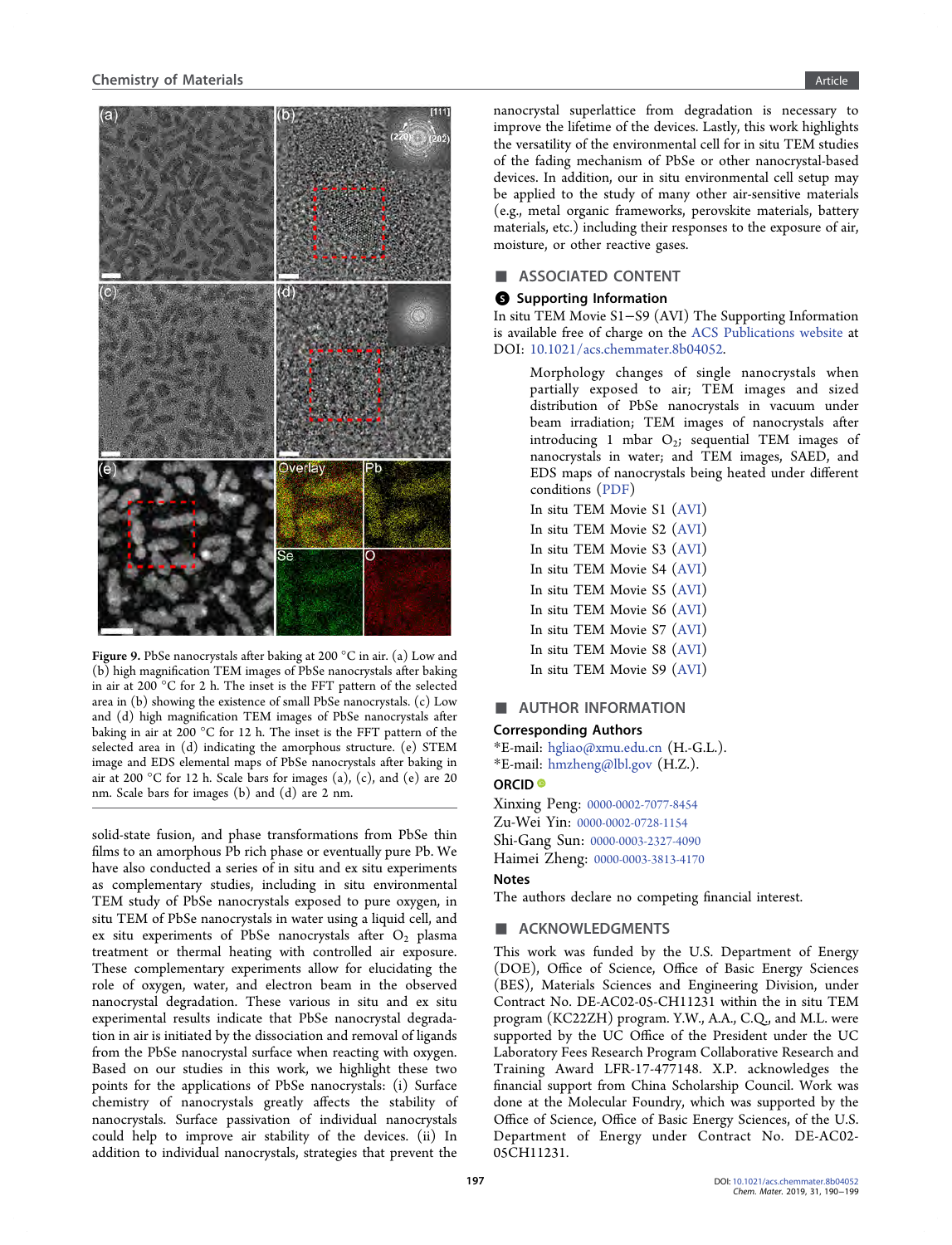#### <span id="page-8-0"></span>■ REFERENCES

(1) Sargent, E. H. Colloidal quantum dot solar cells. Nat. Photonics 2012, 6, 133−135.

(2) Caruge, J.; Halpert, J. E.; Wood, V.; Bulovic, V.; Bawendi, M. ́ Colloidal quantum-dot light-emitting diodes with metal-oxide charge transport layers. Nat. Photonics 2008, 2, 247−250.

(3) Talapin, D. V.; Murray, C. B. PbSe nanocrystal solids for n- and p-channel thin film field-effect transistors. Science 2005, 310, 86−89.

(4) Boneschanscher, M. P.; Evers, W. H.; Geuchies, J. J.; Altantzis, T.; Goris, B.; Rabouw, F. T.; van Rossum, S. A.; van der Zant, H. S.; Siebbeles, L. D.; Van Tendeloo, G.; Swart, I.; Hilhorst, J.; Petukhov, A. V.; Bals, S.; Vanmaekelbergh, D. Long-range orientation and atomic attachment of nanocrystals in 2D honeycomb superlattices. Science 2014, 344, 1377−1380.

(5) Shevchenko, E. V.; Talapin, D. V.; Kotov, N. A.; O'Brien, S.; Murray, C. B. Structural diversity in binary nanoparticle superlattices. Nature 2006, 439, 55−59.

(6) Dong, A.; Chen, J.; Vora, P. M.; Kikkawa, J. M.; Murray, C. B. Binary nanocrystal superlattice membranes self-assembled at the liquid-air interface. Nature 2010, 466, 474−477.

(7) Evers, W. H.; Goris, B.; Bals, S.; Casavola, M.; de Graaf, J.; van Roij, R.; Dijkstra, M.; Vanmaekelbergh, D. Low-dimensional semiconductor superlattices formed by geometric control over nanocrystal attachment. Nano Lett. 2013, 13, 2317−2323.

(8) Whitham, K.; Yang, J.; Savitzky, B. H.; Kourkoutis, L. F.; Wise, F.; Hanrath, T. Charge transport and localization in atomically coherent quantum dot solids. Nat. Mater. 2016, 15 (5), 557−563.

(9) Whitham, K.; Hanrath, T. Formation of Epitaxially Connected Quantum Dot Solids: Nucleation and Coherent Phase Transition. J. Phys. Chem. Lett. 2017, 8, 2623−2628.

(10) Geuchies, J. J.; van Overbeek, C.; Evers, W. H.; Goris, B.; de Backer, A.; Gantapara, A. P.; Rabouw, F. T.; Hilhorst, J.; Peters, J. L.; Konovalov, O.; Petukhov, A. V.; Dijkstra, M.; Siebbeles, L. D.; van Aert, S.; Bals, S.; Vanmaekelbergh, D. In situ study of the formation mechanism of two-dimensional superlattices from PbSe nanocrystals. Nat. Mater. 2016, 15, 1248−1254.

(11) Baumgardner, W. J.; Whitham, K.; Hanrath, T. Confined-butconnected quantum solids via controlled ligand displacement. Nano Lett. 2013, 13, 3225−3231.

(12) Xu, L.; Liang, H.-W.; Yang, Y.; Yu, S.-H. Stability and Reactivity: Positive and Negative Aspects for Nanoparticle Processing. Chem. Rev. 2018, 118, 3209−3250.

(13) Luther, J. M.; Law, M.; Song, Q.; Perkins, C. L.; Beard, M. C.; Nozik, A. J. Structural, optical, and electrical properties of selfassembled films of PbSe nanocrystals treated with 1, 2-ethanedithiol. ACS Nano 2008, 2, 271−280.

(14) Cho, K.-S.; Talapin, D. V.; Gaschler, W.; Murray, C. B. Designing PbSe nanowires and nanorings through oriented attachment of nanoparticles. J. Am. Chem. Soc. 2005, 127, 7140−7147.

(15) Moreels, I.; Fritzinger, B.; Martins, J. C.; Hens, Z. Surface chemistry of colloidal PbSe nanocrystals. J. Am. Chem. Soc. 2008, 130, 15081−15086.

(16) Argeri, M.; Fraccarollo, A.; Grassi, F.; Marchese, L.; Cossi, M. Density functional theory modeling of PbSe nanoclusters: effect of surface passivation on shape and composition. J. Phys. Chem. C 2011, 115, 11382−11389.

(17) Woo, J. Y.; Ko, J. H.; Song, J. H.; Kim, K.; Choi, H.; Kim, Y. H.; Lee, D. C.; Jeong, S. Ultrastable PbSe nanocrystal quantum dots via in situ formation of atomically thin halide adlayers on  $PbSe(100)$ . J. Am. Chem. Soc. 2014, 136, 8883−8886.

(18) Law, M.; Luther, J. M.; Song, Q.; Hughes, B. K.; Perkins, C. L.; Nozik, A. J. Structural, optical, and electrical properties of PbSe nanocrystal solids treated thermally or with simple amines. J. Am. Chem. Soc. 2008, 130, 5974−5985.

(19) Dai, Q.; Wang, Y.; Zhang, Y.; Li, X.; Li, R.; Zou, B.; Seo, J.; Wang, Y.; Liu, M.; Yu, W. W. Stability study of PbSe semiconductor nanocrystals over concentration, size, atmosphere, and light exposure. Langmuir 2009, 25, 12320−12324.

(21) Tomaev, V. V.; Makarov, L. L.; Tikhonov, P. A.; Solomennikov, A. A. Oxidation kinetics of lead selenide. Glass Phys. Chem. 2004, 30 (4), 349−355.

(22) Sykora, M.; Koposov, A. Y.; McGuire, J. A.; Schulze, R. K.; Tretiak, O.; Pietryga, J. M.; Klimov, V. I. Effect of air exposure on surface properties, electronic structure, and carrier relaxation in PbSe nanocrystals. ACS Nano 2010, 4, 2021−2034.

(23) Goodfellow, B. W.; Patel, R. N.; Panthani, M. G.; Smilgies, D. M.; Korgel, B. A. Melting and Sintering of a Body-Centered Cubic Superlattice of PbSe Nanocrystals Followed by Small Angle X-ray Scattering. J. Phys. Chem. C 2011, 115, 6397−6404.

(24) Shi, W.; Eijt, S. W. H.; Suchand Sandeep, C. S.; Siebbeles, L. D. A.; Houtepen, A. J.; Kinge, S.; Brück, E.; Barbiellini, B.; Bansil, A. Ligand-surface interactions and surface oxidation of colloidal PbSe quantum dots revealed by thin-film positron annihilation methods. Appl. Phys. Lett. 2016, 108, 081602.

(25) Lian, L.; Xia, Y.; Zhang, C.; Xu, B.; Yang, L.; Liu, H.; Zhang, D.; Wang, K.; Gao, J.; Zhang, J. In Situ Tuning the Reactivity of Selenium Precursor to Synthesize Wide Range Size, Ultralarge-Scale, and Ultrastable PbSe Quantum Dots. Chem. Mater. 2018, 30, 982− 989.

(26) Zhang, Z.; Chen, Z.; Yuan, L.; Chen, W.; Yang, J.; Wang, B.; Wen, X.; Zhang, J.; Hu, L.; Stride, J. A.; Conibeer, G. J.; Patterson, R. J.; Huang, S. A New Passivation Route Leading to Over 8% Efficient PbSe Quantum-Dot Solar Cells via Direct Ion Exchange with Perovskite Nanocrystals. Adv. Mater. 2017, 29, 1703214−1703222.

(27) Wang, Y.; Lu, K.; Han, L.; Liu, Z.; Shi, G.; Fang, H.; Chen, S.; Wu, T.; Yang, F.; Gu, M.; et al. In Situ Passivation for Efficient PbS Quantum Dot Solar Cells by Precursor Engineering. Adv. Mater. 2018, 30, 1704871−1704819.

(28) Pietryga, J. M.; Werder, D. J.; Williams, D. J.; Casson, J. L.; Schaller, R. D.; Klimov, V. I.; Hollingsworth, J. A. Utilizing the lability of lead selenide to produce heterostructured nanocrystals with bright, stable infrared emission. J. Am. Chem. Soc. 2008, 130, 4879−4885.

(29) Liu, Y.; Gibbs, M.; Perkins, C. L.; Tolentino, J.; Zarghami, M. H.; Bustamante, J., Jr; Law, M. Robust, functional nanocrystal solids by infilling with atomic layer deposition. Nano Lett. 2011, 11, 5349− 5355.

(30) Zhang, X.; Meng, J.; Zhu, B.; Yu, J.; Zou, S.; Zhang, Z.; Gao, Y.; Wang, Y. In situ TEM studies of the shape evolution of Pd nanocrystals under oxygen and hydrogen environments at atmospheric pressure. Chem. Commun. 2017, 53, 13213−13216.

(31) Xin, H. L.; Niu, K.; Alsem, D. H.; Zheng, H. In situ TEM study of catalytic nanoparticle reactions in atmospheric pressure gas environment. Microsc. Microanal. 2013, 19, 1558−1568.

(32) Nielsen, M. H.; Aloni, S.; De Yoreo, J. J. In situ TEM imaging of CaCO<sub>3</sub> nucleation reveals coexistence of direct and indirect pathways. Science 2014, 345, 1158−1162.

(33) Avanesian, T.; Dai, S.; Kale, M. J.; Graham, G. W.; Pan, X.; Christopher, P. Quantitative and atomic-scale view of CO-induced Pt nanoparticle surface reconstruction at saturation coverage via DFT calculations coupled with in situ TEM and IR. J. Am. Chem. Soc. 2017, 139, 4551−4558.

(34) Zheng, H.; Smith, R. K.; Jun, Y.-w.; Kisielowski, C.; Dahmen, U.; Alivisatos, A. P. Observation of single colloidal platinum nanocrystal growth trajectories. Science 2009, 324, 1309−1312.

(35) Evans, J. E.; Jungjohann, K. L.; Browning, N. D.; Arslan, I. Controlled growth of nanoparticles from solution with in situ liquid transmission electron microscopy. Nano Lett. 2011, 11, 2809−2813.

(36) Liao, H.-G.; Zherebetskyy, D.; Xin, H.; Czarnik, C.; Ercius, P.; Elmlund, H.; Pan, M.; Wang, L.-W.; Zheng, H. Facet development during platinum nanocube growth. Science 2014, 345, 916−919.

(37) Ross, F. M. Opportunities and challenges in liquid cell electron microscopy. Science 2015, 350, aaa9886.

(38) Liang, W. I.; Zhang, X.; Zan, Y.; Pan, M.; Czarnik, C.; Bustillo, K.; Xu, J.; Chu, Y. H.; Zheng, H. In Situ Study of Fe<sub>3</sub>Pt-Fe<sub>2</sub>O<sub>3</sub> Core